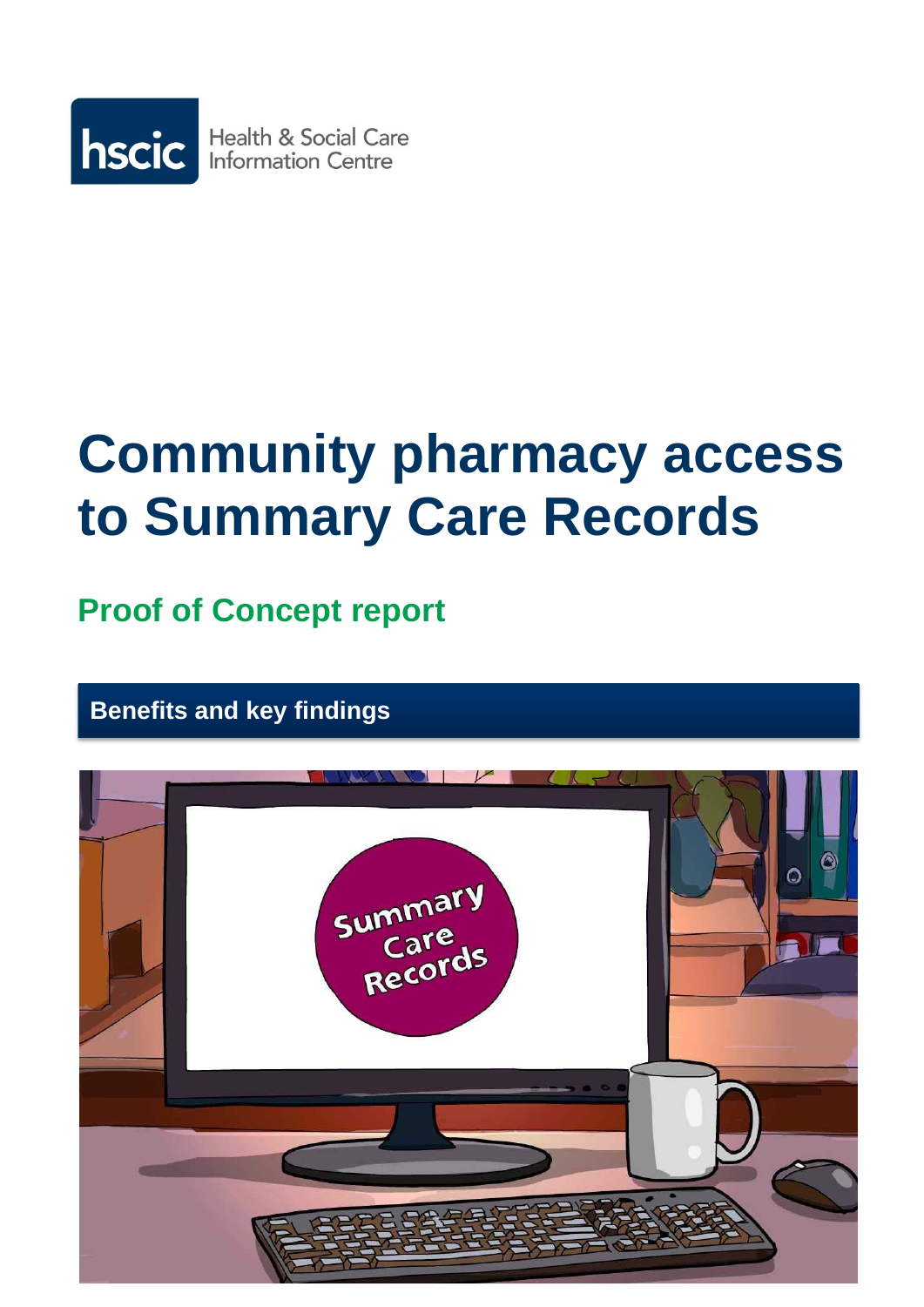## **Contents**

| <b>Introduction</b>           | 3 |
|-------------------------------|---|
| <b>Benefits</b>               | 4 |
| <b>Implementation</b>         | 6 |
| <b>Information Governance</b> |   |
| <b>Use and Utilisation</b>    | 8 |
| <b>Engagement</b>             | 9 |

*"Access to the SCR is essential for the development of effective clinical services in community pharmacy and makes a real difference to the quality of care we can provide."* 

*Ash Soni, President Royal Pharmaceutical Society*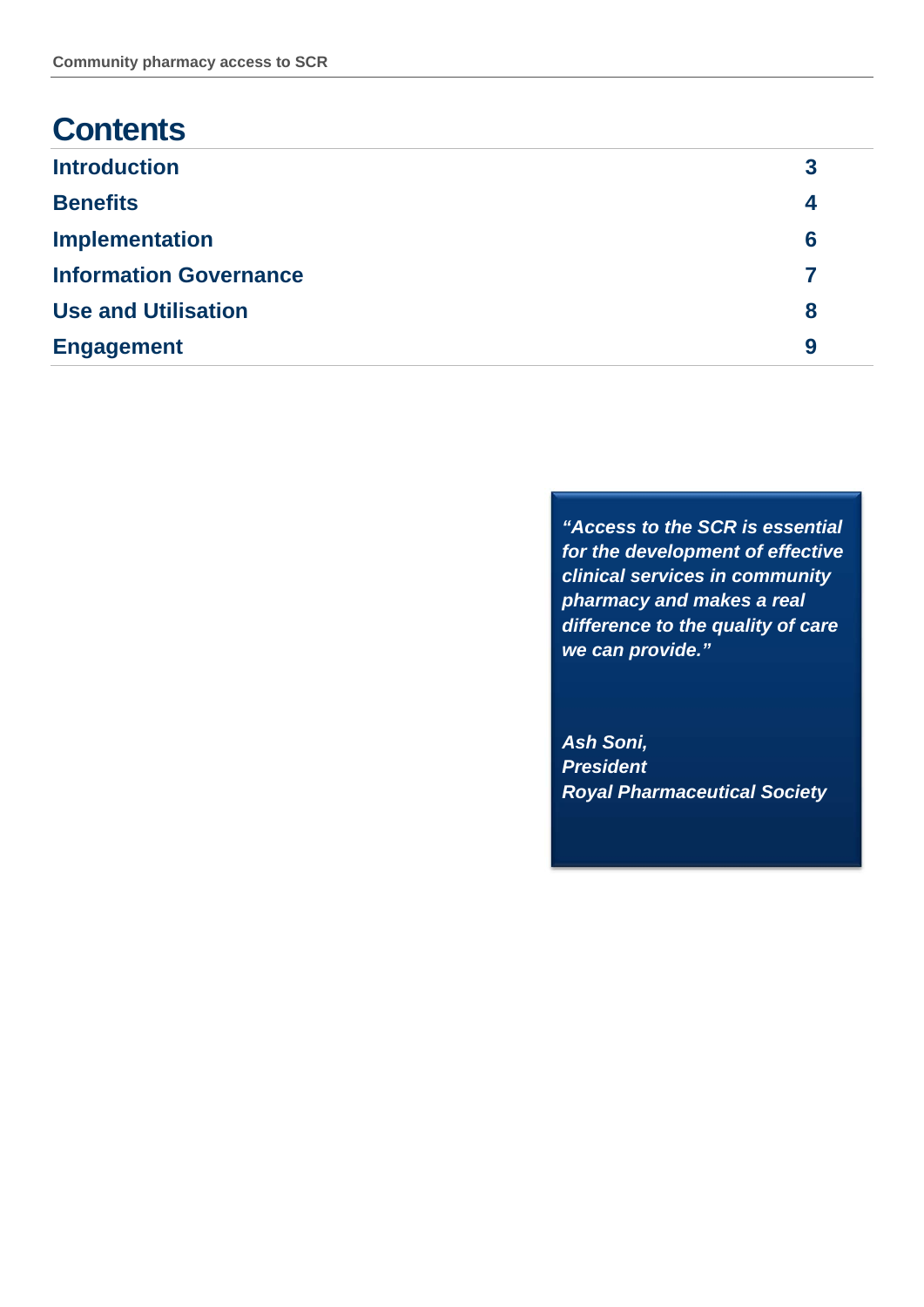# **Introduction**

An SCR is a centrally held electronic record containing key clinical information including a patient's medication, known allergies and any adverse reactions to medication. At the end of March 2015, over 94% of the population of England have an SCR available to be viewed by care professionals 24 hours a day, seven days a week.<sup>1</sup> Access in community pharmacy is via a secure web-based viewer, called the Summary Care Record Application (SCRa).

In April 2014, NHS England commissioned the Health and Social Care Information Centre (HSCIC) to deliver a Proof of Concept (POC) project enabling community pharmacy access to the Summary Care Record (SCR). This document presents the key findings from the project

The POC project is now complete with 140 pharmacies across five geographical areas<sup>2</sup> enabled to access SCR. These cover independent, multiple and supermarket pharmacy providers. Over 1,900 SCR's have been accessed during the POC period from September 2014 through to completion in March 2015.

Although the POC has ended, the pharmacies involved have expressed a strong desire for ongoing access to SCR and actions have been taken to ensure they can continue to do so.

Governance and monitoring processes protecting patient confidentiality were successfully and safely implemented across all pharmacy providers. These are consistent with those used for SCR in other healthcare settings. There have not been any governance incidents reported to date.

A benefits audit and pharmacy questionnaire was used to gather data to assess the benefit of SCR in community pharmacy. Findings demonstrate that using SCR has proved extremely beneficial. Results show it is increasing pharmacists' ability to treat patients more efficiently and effectively. This is achieved by reducing the need to contact the GP in-hours and providing access to information normally unobtainable out-of-hours.

## **Summary**

l

There are significant benefits to be realised for patients, pharmacists, GPs, and the wider health economy by enabling community pharmacy to have access to SCR.

The implementation approach has demonstrated that it is possible and practical to provide this to all pharmacy types and settings. Whilst some observations and challenges were identified through delivering the POC, resolutions and action plans have been proposed should further rollout be agreed.

There is considerable demand for SCR from within the community pharmacy sector. All pharmacy stakeholders involved in the POC have confirmed a desire to roll out access to their pharmacies.

In addition, there is genuine potential to ease pressure on other parts of the healthcare system.

<sup>&</sup>lt;sup>1</sup> They must also have a legitimate reason to look at the record and permission from the patient  $2\pi$  and  $2\pi$  and  $2\pi$  and  $2\pi$  and  $2\pi$ 

<sup>&</sup>lt;sup>2</sup> Five POC areas are West Yorkshire, Sheffield, North Derbyshire, Northamptonshire and Somerset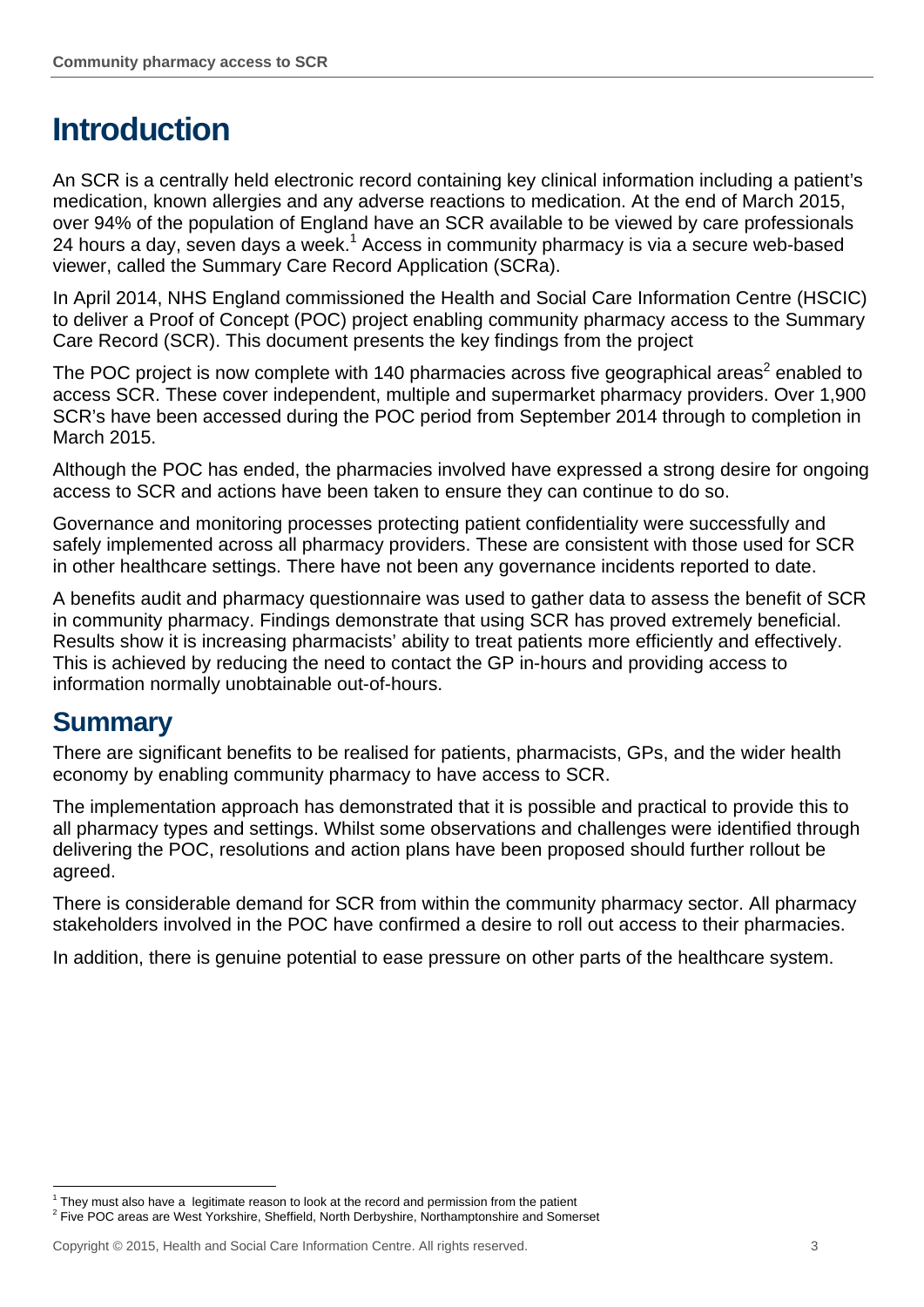

# **Benefits**

#### **Approach**

In support of the POC, community pharmacists were requested to participate in a number of activities to measure the anticipated benefits:

- 1. A benefits audit to gather data on clinical encounters where the SCR is accessed. 23.5% of all accesses were analysed.
- 2. A clinical user questionnaire to capture user feedback on their experience of accessing SCR. 13% of users responded.
- 3. A patient questionnaire, administered locally by pharmacists from ten high usage sites and given to patients to complete. 15 responses have been returned to date.

The limitations of this approach are as follows:

- Use of non-probability sample technique (self-selecting) across all aspects of the data. As a result there is a degree of self-selection and omission bias. The samples may not be representative of the larger pharmacy population, and may exaggerate a particular finding from the study.
- Some audit returns did not include responses to every question. In addition, although guidance was provided, interpretation of the questions may vary.
- Small sample size and low usage for the pharmacist questionnaire. Approximately 13% of users responded to the questionnaire. Results are based on experience of using the SCR, and as only 49% of the sample that responded had accessed SCR more than once a week, they had limited experience upon which to comment.
- For the patient questionnaire, very few results have been received (15). As a consequence they have not been taken into account in the high-level benefits results. The questionnaire however, will continue and results will be made available subsequently.

## **Key Findings**

#### **Effectiveness:**

Reducing onward referrals to other NHS care settings such as A&E, Out-of-Hours GP, NHS 111, and GP practices:

- In 92% of encounters where SCR was accessed, the pharmacist avoided the need to signpost the patient to other NHS care settings.
- 56% of these encounters would have been signposted to the GP practice, 22% to GP out of hours/NHS 111, and 1% to A&E.
- 90% of pharmacists agree that using SCR allows them to resolve a patient's issues without signposting them to other services.

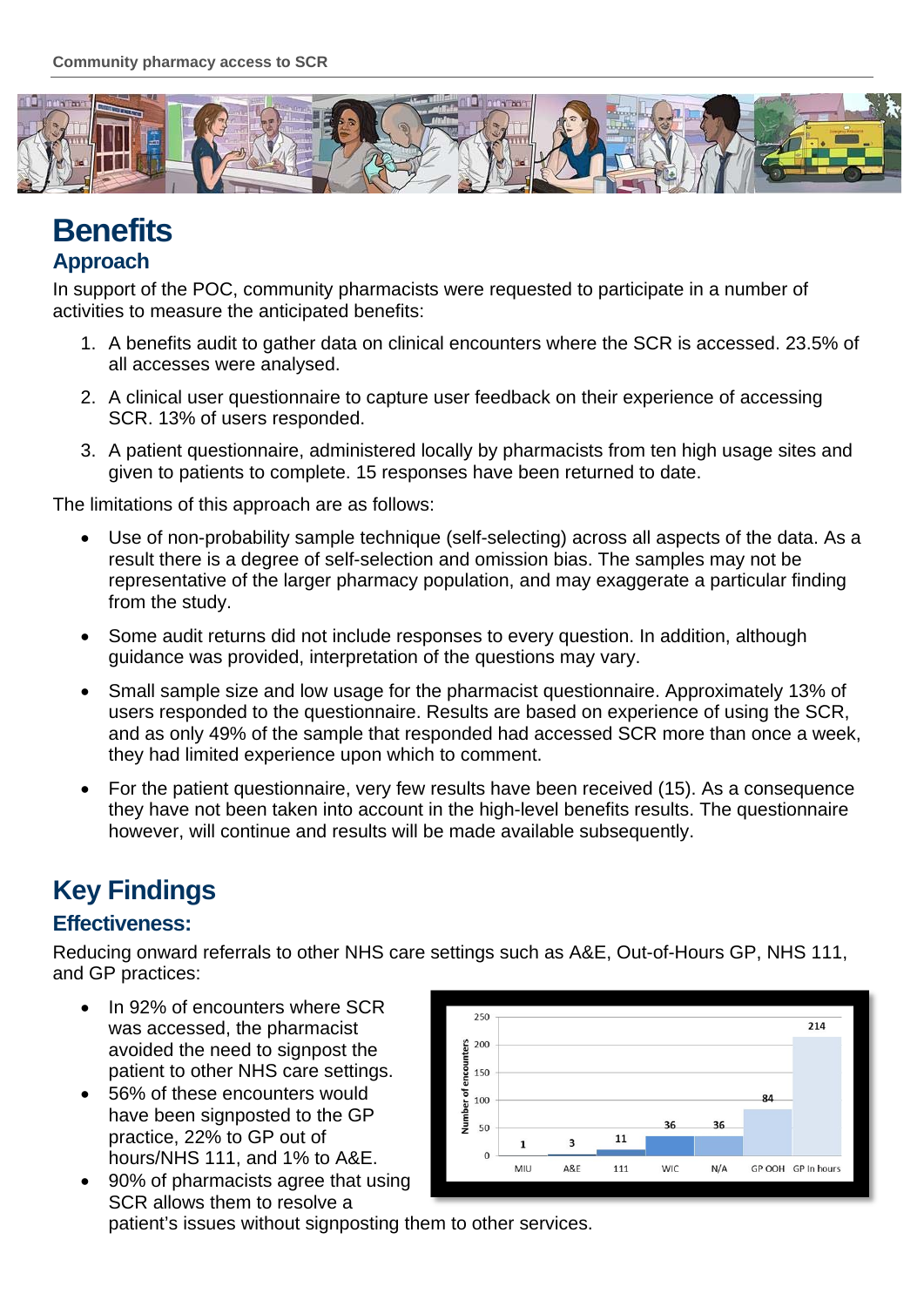### **Efficiency:**

Reducing the need to contact the GP practice:

- 85% of respondents to the questionnaire either agree or strongly agree that SCR reduces the need to contact the patient's GP practice to gather more clinical information to treat them appropriately.
- 92% of respondents agree or strongly agree that the SCR enables them to treat patients more effectively on those occasions when GP practices are closed.

#### **Safety:**

Identifying prescribing errors and reducing potential harm:

- In 18% of encounters where SCR was accessed, the risk of a prescribing error was avoided. The majority of these cases had potential for moderate or major harm to the patient.
- In 87% of encounters where SCR was accessed, it provided information which would
- otherwise have been unknown. 85% of respondents agree or strongly agree that having access to SCR has contributed towards
- improving patient safety. 73% of respondents agree that using the SCR has helped them avoid medication related errors.

### **Patient experience**

Reducing patient waiting time:

 The benefits audit results captured whether the pharmacist believed accessing SCR saved the patient waiting time for their issue to be resolved. 122 encounters<sup>3</sup> were reported. Of



these, 100 encounters indicated that overall waiting time was reduced.

- Having access to SCR enabled the pharmacist to meet the patient's needs in 96% of the encounters reported.
- 92% of respondents agree or strongly agree that using the SCR has improved the service they provide to patients.

The findings highlighted above demonstrate that using SCR has proved extremely beneficial. Results show it is increasing pharmacists' ability to treat patients more efficiently and effectively. This is achieved by reducing the need to contact the GP in-hours and providing access to information normally unobtainable out-of-hours.

l

 $3$  For 263 encounters no responses was provided

Copyright © 2015, Health and Social Care Information Centre. All rights reserved. 5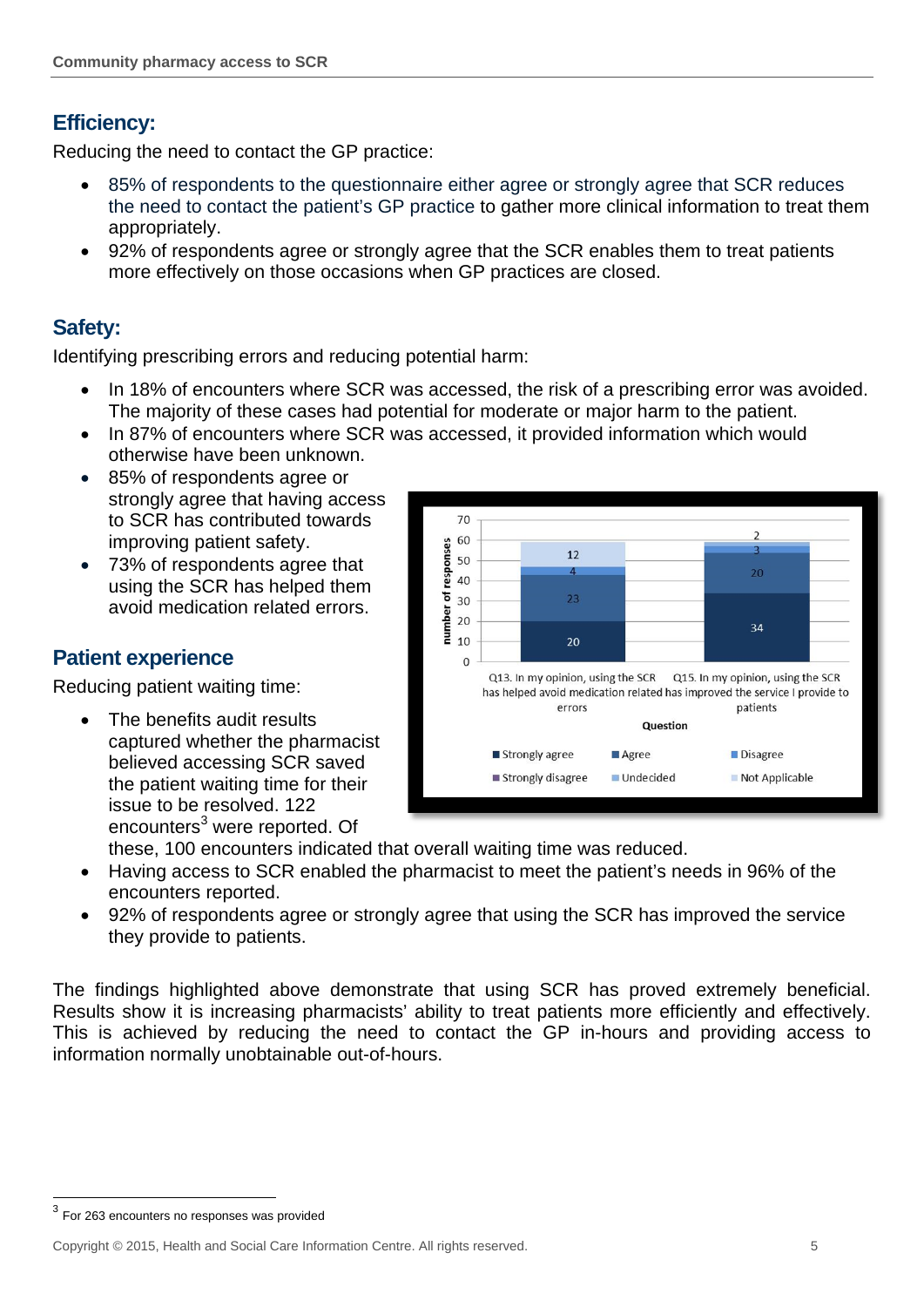# **Implementation**

## **Key findings**

- **Timescales:** Across all the POC areas, the average total time it took to enable the pharmacies is four months. This was made up of approximately two months implementation planning, with subsequent go-live activities then taking one to two months to cover all the relevant pharmacies in the area. This assumes an average resource level of 0.5-1 FTE is available for the project period (i.e. four months).
- **Engagement and Training:** There was no significant difference in the value of individual or group training sessions regarding the user's ability to access SCR. Group sessions were seen as preferable as a means of networking and providing clinical leadership, whereas individual sessions provided reassurance that users understood processes and enabled any technical issues to be resolved immediately.
- **Resource impact:** The level of resource available had a significant effect on successful implementation. Where resource availability was low, a higher reliance on HSCIC was needed to support on-the-ground project activities. It also took longer to enable all the sites to go-live. No significant difference was seen in delivery timescales between mid-to-high resource availability areas (i.e. 0.5 FTE-1 FTE), dependent upon the engagement and training approach.
- **Resource type:** Some of the project teams had a local clinical pharmacy representative who directly supported the go-live activities. This is perceived to have improved user confidence and encouraged pharmacists to go on and access SCR.
- **Registration Authority (RA):** Where the RA team was closely involved in the project, training and the addition of smartcard access roles were co-ordinated and did not impact on timescales. However, where there was no existing relationship between the project and RA teams, implementation was impacted and delayed.
- **Central support (HSCIC):** This was seen by all areas as critical to the success of the project; providing implementation and training materials, implementation support, project leadership and sharing best practice.

*"....By having access to patient summary care records pharmacists can provide a person-centred service for the patients they serve."*

Katherine Murphy Chief Executive Patients Association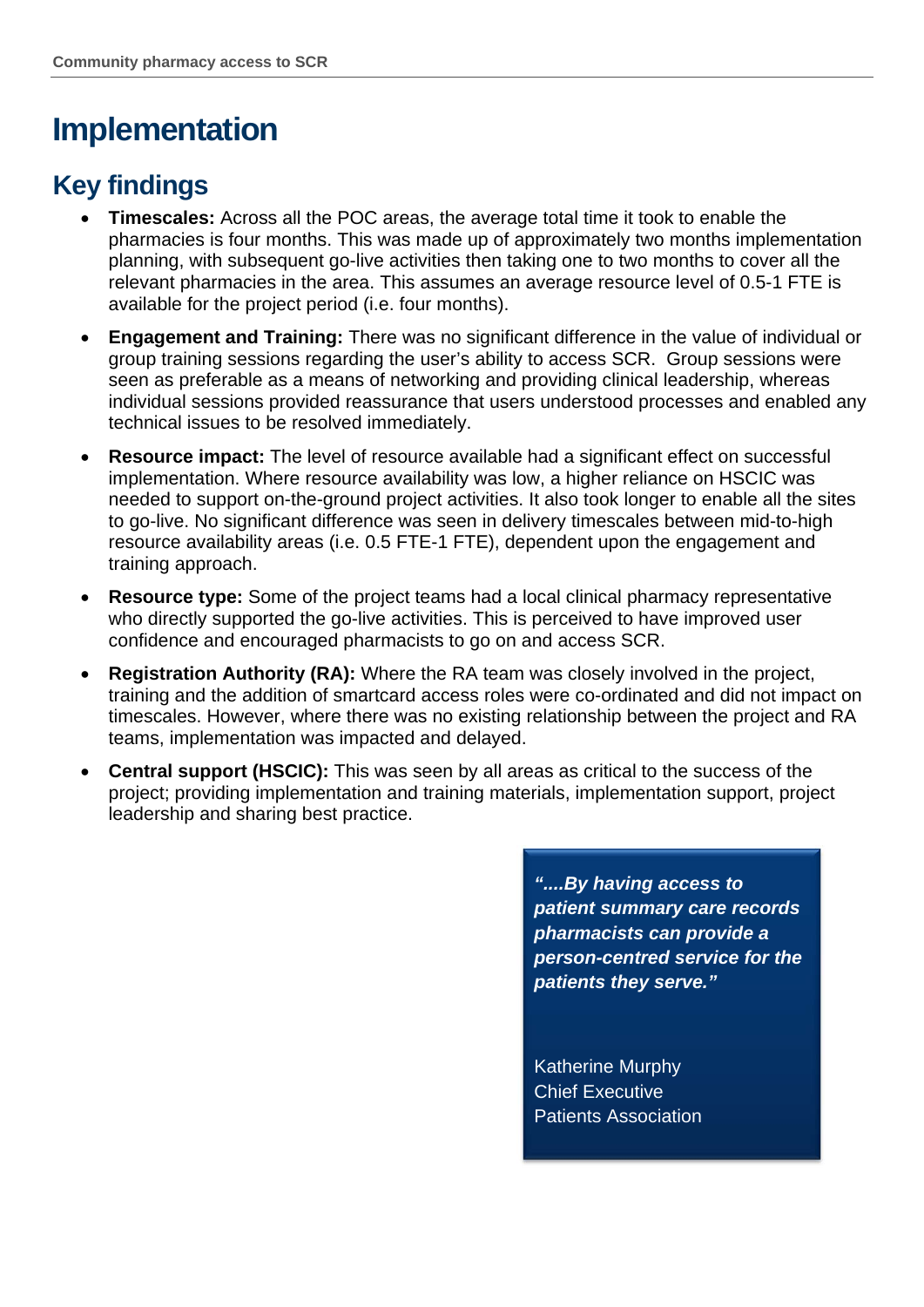# **Information Governance**

SCR must only be accessed when the user has a clinical reason to do so at that time, known as a Legitimate Relationship (LR). They must also always have the patient's permission. As with access in any care setting, every organisation and site within the POC needs a governance process in place for assuring that SCR is being used appropriately. A central system is provided to support this task, called the Alert Viewer. The person who can access the Alert Viewer and will usually provide the first level of assurance and access monitoring is known as the Privacy Officer (PO).

#### **Locums/Relief pharmacists**

Community pharmacy relies heavily upon the use of locum and relief pharmacists working across many organisations, often at extremely short notice. To support this flexible working, their access to the system is linked to what is termed as "the locum code". It has been necessary to implement an additional centrally managed manual process to provide the appropriate level of assurance monitoring for locums.

## **Key findings**

- **Resource impact:** It is estimated that providing the PO role for independent providers took approximately one hour per quarter, per pharmacy. However, this was significantly increased for multiple providers due to limitations in the system for pharmacies of the same name (e.g. "Boots"). This makes it difficult for users to select the correct branch from a long list. This was further increased for some of the multiple organisations as they could not get access to the Alert Viewer from their usual work location. This required additional travel to a pharmacy to carry out the work.
- **Frequency of checks:** Most of the POs have been able to check every single access and positively confirm the pharmacists had a LR with the patient. Some accesses required further investigation but on all occasions this was due to the correct process not being followed, as opposed to an inappropriate access.

*"If different people are looking after me, I expect them to share information about me, with my consent. An effective flow of information between professionals is vital to ensuring safer, more coordinated and more person-centred care"* 

Jeremy Taylor CEO National Voices

- **Locum access:** The manual process for monitoring locum access is labour intensive. It is estimated that 1.25 FTE would be needed nationally to provide the service for all locum users. This also assumes system improvements are delivered.
- **Permission to View:** The principles around asking patients for permission to view (PTV) their SCR and its practical application for some prevalent patient groups in the pharmacy setting caused confusion and uncertainty. This is reported to have reduced potential accesses.
- **Additional information to support monitoring requirements:** Whilst some additional tasks may have been required at the pharmacy to support the governance process, for example creating an entry for a new patient on the pharmacy system or gathering signed permission to view forms, feedback has confirmed this is not seen as an issue to date.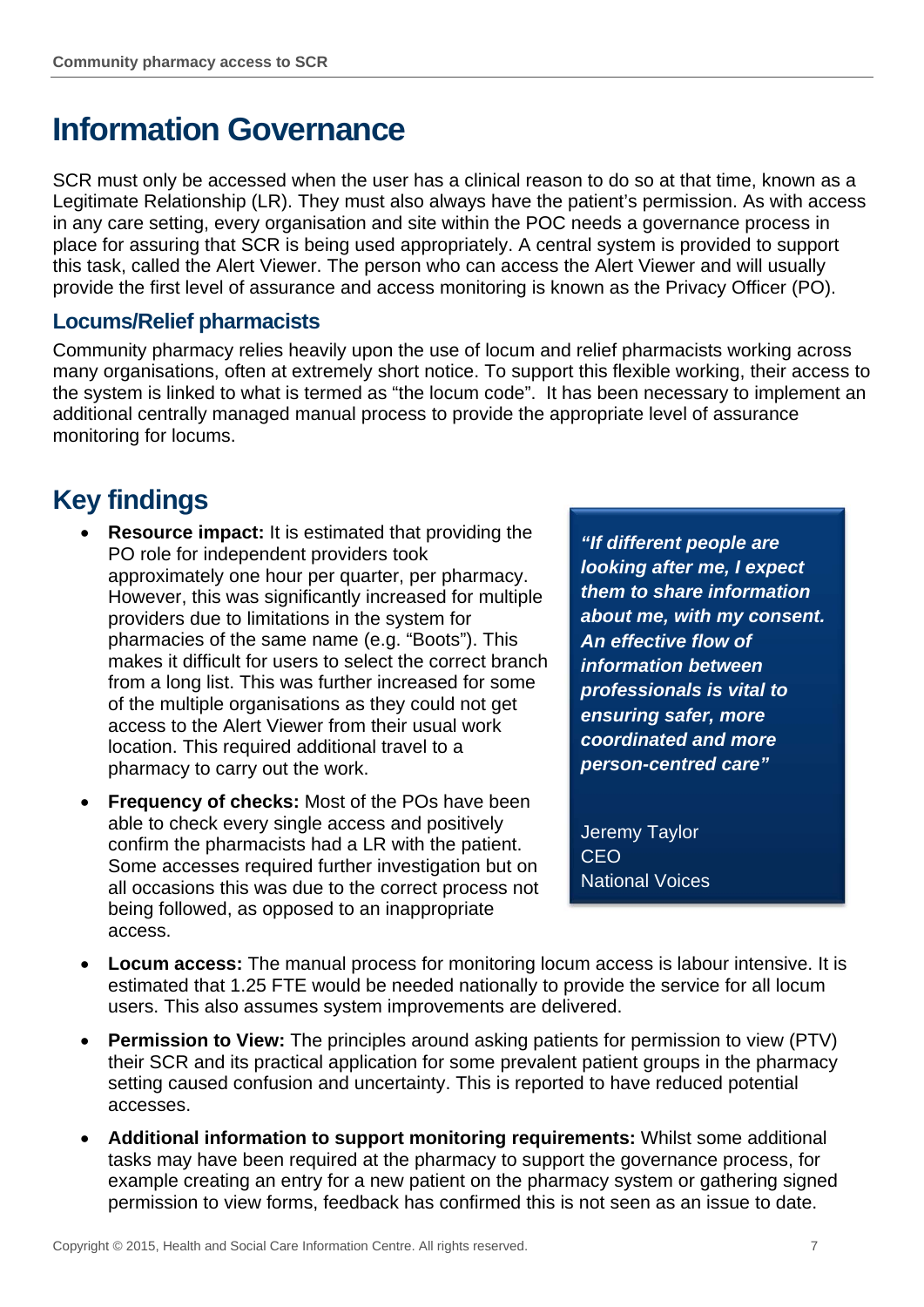# **Use and Utilisation**

Every access (1,643) of SCR by community pharmacy up to 1st March 2015 has been analysed to understand the time and frequency of use. Responses to the benefits audit have been used to analyse the various scenarios when SCR was used. There is no expectation that every patient requesting pharmacy services should have their SCR viewed; access is based on clinical need and on a case by case basis.

## **Key findings**

#### **Reason for Use:**

 The majority of accesses to the SCR are for the purpose of providing an emergency supply out of hours (29%). Whilst this is the highest single use, it is not as high as originally expected by the industry. This could indicate that use of SCR in this scenario is not being maximised.



 Use of SCR has also supported the additional services pharmacies can provide, such as the New Medicines Service, and Minor Ailments Service.

 72% of encounters where SCR was accessed were for the purpose of identifying the details of a medication the patient was unsure of.

#### **Access and Utilisation:**

- Average utilisation over the six month period is 2.9 SCRs accessed per month per pharmacy. This covers all pharmacies classed as live. This is lower than the original estimated baseline<sup>4</sup>. If this level was applied to all pharmacies in England, this would represent over 400,000 accesses a year.
- 21 pharmacies accessed SCR at least once a week on average, and five of these sites accessed it more than three times per week.
- SCR is being used for a higher proportion of patients seeking treatment out-of-hours<sup>5</sup> than those being seen in-hours. 26% of all SCR accesses occurred at weekends, whilst it is estimated that only 13% of all community pharmacy consultations take place at weekends<sup>6</sup>.
- Reasons for low utilisation include:
	- o No reason to access SCR as already have good lines of communication with local GP practices.

*"The SCR is very user-friendly. With just a few clicks, the patient's record was in front of us. As a result of this service, we can help patients, GPs, and out-of-hours improve decision making at busy periods".* 

Akshay Patel Regent Pharmacy

 $\overline{a}$ <sup>4</sup> Original baseline taken from historical use at Wicker pharmacy, Sheffield. Average 4 views per week during first six months of access **5.10** bours' ortagrised as some fame Man Eri, fout of bours' all other times

 <sup>&#</sup>x27;In-hours' categorised as 8am-6pm Mon-Fri, 'out-of-hours' all other times 6

 $6$  Based on analysis from PharmOutcomes – March 2015